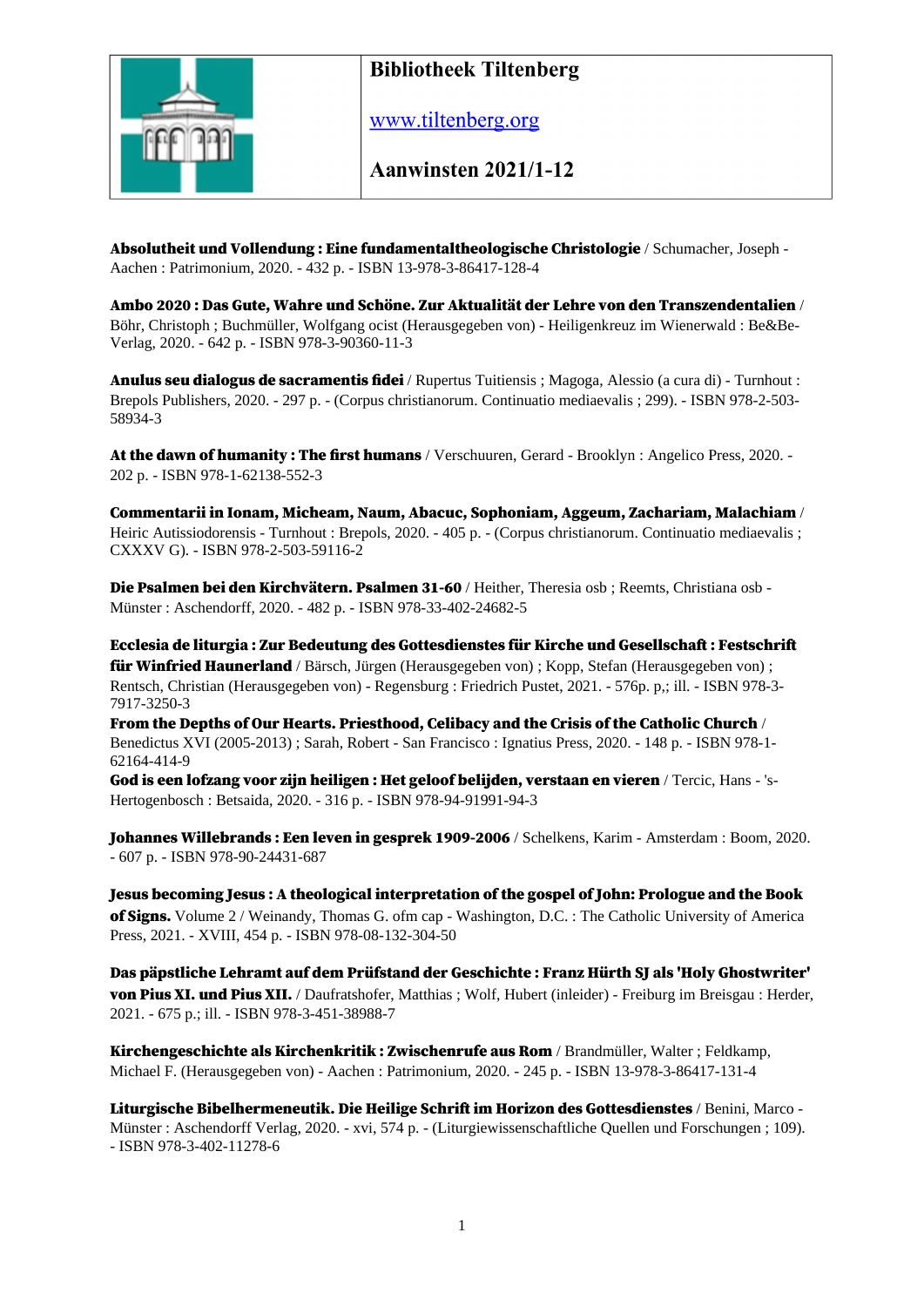

www.tiltenberg.org

**Aanwinsten 2021/1-12** 

#### Nieuwsgierigheid is mijn bedrijf : Bijdragen over de wereld van boeken en bibliotheken,

kloosters en kloosterlingen / Lankhorst, Otto S. ; Bos, Jan (samensteller) ; Dols, Chris (samensteller) ; Hulsker, Kirsten (samensteller) ; Krabbendam, Hans (samensteller) ; Raaphorst, Mirjam (samensteller) - Nijmegen : Valkhof Pers, 2020. - 315 p.; ill. - ISBN 978-90-5625-524-4

Nos sumus tempora : Studies on Augustine and his reception offered to Mathijs Lamberigts / Dupont, Anthony (editor) ; François, Wim (editor) ; Leemans, Johan (editor) - Leuven : Peeters, 2020. - XXVIII, 577 + 9 p. ; ill. - (Bibliotheca Ephemeridum Theologicarum Lovaniensium ; 316). - ISBN 978-90-429-4307-0

Opera omnia: Historia Ioseph; Epistola Samuelis; Disputatio Abutalib; Legenda Sancti Antonii; Tractatus contra malos medicos; Additio Islamica ad Epistolam Samuelis; Respuesta Catalana de Isaac / Alfonsus Bonihominis ; Biosca Bas, Antoni (editor) - Turnhout : Brepols Publishers, 2020. - xcviii, 304 p. - (Corpus christianorum. Continuatio mediaevalis ; 295). - ISBN 978-2-503-58372-3

Origins of catholic words : A discursive dictionary / Lo Bello, Anthony - Washington, D.C. : The Catholic University of America Press, 2020. - IX, 564 p. - ISBN 978-0-8132-3230-0

Paus Innocentius III (1198-1216): Architect en Poortwachter van de primaatsdoctrine : De primaatsdoctrine van paus Innocentius in het licht van de vierde kruistocht, het Latijnse keizerrijk en het Latijnse patriarchaat van Constantinopel / Bruggink, Gerardus, H. - Utrecht : Academische Uitgeverij Eburon, 2021. - 315 p. - ISBN 978-94-6301-336-9

Reading Job with St. Thomas Aquinas / Levering, Matthew (edited) ; Roszak,Piotr edited) ; Vijgen, Jörgen (edited) - Washington : The Catholic University of America Press, 2020. - 414 p. - ISBN 978-0-8132-3283-6

Res opportunae nostrae aetatis : Studies on the second vatican council offered to Mathijs Lamberigts / Bosschaert, Dries (editor) ; Leemans, Johan (editor) - Leuven : Peeters, 2020. - 578 + 9 p. ill. -(Bibliotheca Ephemeridum Theologicarum Lovaniensium ; 317). - ISBN 978-90-429-4357-5

Truth is a synthesis : Catholic dogmatic theology / Gagliardi, Mauro - Steubenville : Emmaus Academic, 2020. - XVII; 1029 p. - ISBN 978-164-585-044-1

Uit de grond van ons hart / Sarah, Robert ; Benedictus XVI (2005-2013) ; Diat, Nicolas (medewerker) - 's-Hertogenbosch/Amsterdam : Betsaida/De Boog, 2020. - 112 p. - ISBN 978-94-91991-93-6

Speculum universale. Libri VII-X / Radulfus Ardens ; Ernst, Stephan (editor) ; Janotta, Tobias (editor) ; Löffler, Anette (editor) ; Heimann, Claudia (editor) - Turnhout : Brepols, 2020. - LXXXVI, 800 p. - (Corpus christianorum. Continuatio mediaevalis ; 241A). - ISBN 978-2-503-58672-4

De rode paus : Biografie van Willem van Rossum CSSR (1854 -1932) / Poels, Vefie - Nijmegen : Valkhof Pers, 2021. - 735 p.; ill. - ISBN 978-90-5625-525-1

Romance and system : The theological synthesis pf Matthias Joseph Scheeben / Nichols, Aidan op - Steubenville : Emmaus Academic, 2021. - 537 p. - ISBN 978-164-585-058-8

Der Sultan und der Heilige : Islamitisch-Christliche Perspektiven auf die Begegnung des hl. Franziskus mit Sultan al-Kamil (1219-2019) / Dziri, Amir (Herausgegeben von) ; Hilsebein, Angelica (Herausgegeben von) ; Khorchide, Mouhanad (Herausgegeben von) ; Schmies, Bernd (Herausgegeben von) - Münster : Aschendorff Verlag, 2021. - 736 p.; ill. - ISBN 978-3-402-24644-3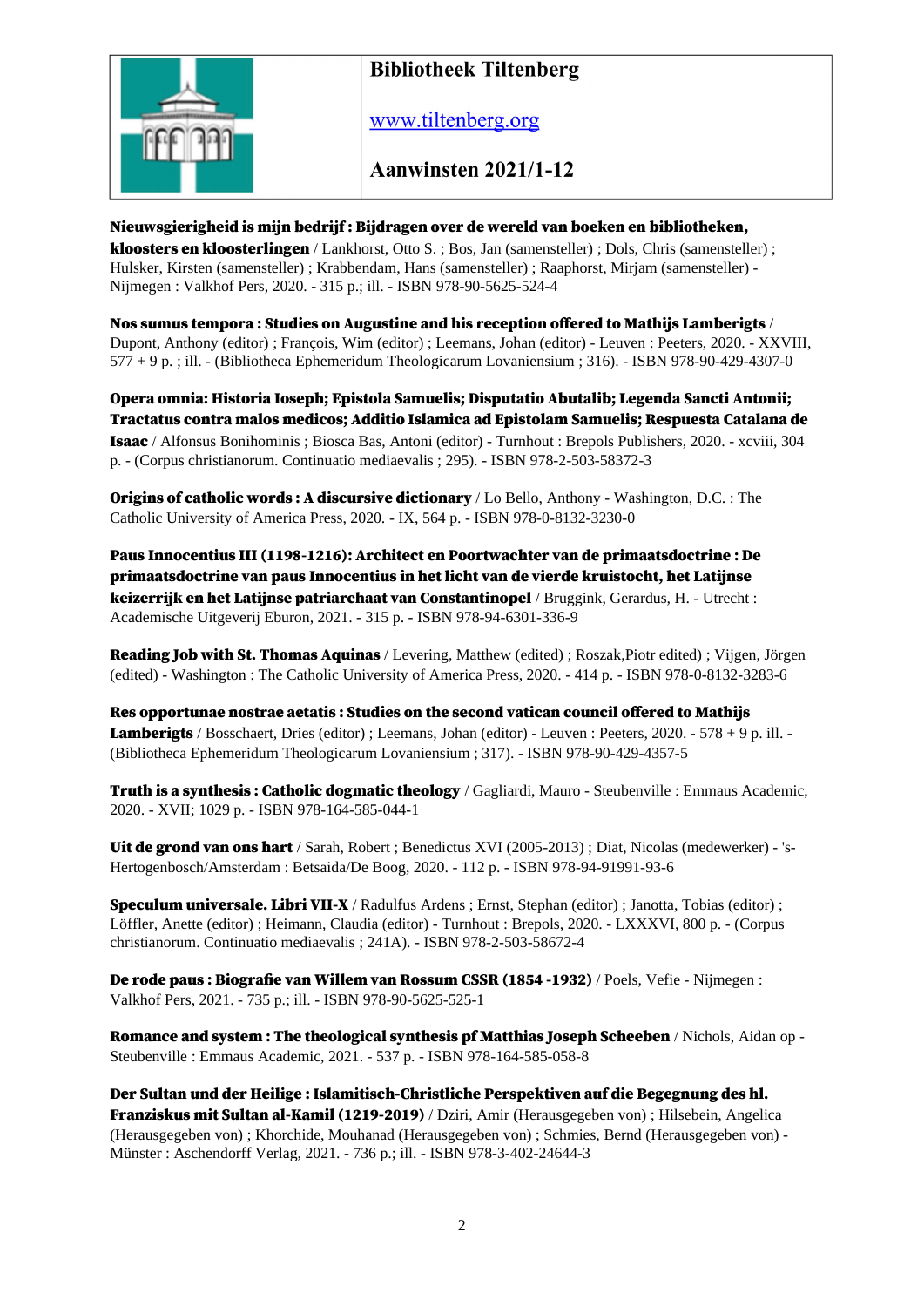

www.tiltenberg.org

**Aanwinsten 2021/1-12** 

Thomas Aquinas biblical theologian / Nutt, Roger (editor) ; Dauphinais, Michael (editor) - Steubenville : Emmaus Academic, 2021. - XI, 247 p. - ISBN 978-1-64585-037-3

Vita et miracula Rosae de Viterbio / Bartoli Langeli, Attilio (editor) ; Rava, Eleonora (editor) ; Sedda, Filippo (editor) - Turnhout : Brepols, 2020. - LXXI, 148 p.; ill. - (Corpus christianorum. Continuatio mediaevalis ; 306). - ISBN 978-2-503-58998-5

Are canonizations infallible? : Revisiting a disputed question / Kwasniewski, Peter A. ; Meervoudig auteurschap - Waterloo (Can.) : Arouca Press, 2021. - XII, 262 p. - ISBN 978-1-989905-64-7

Commentaires sur les psaumes. Tome IV (psaumes 67-69 et 91) / Hilarius Pictaviensis ; Doignon, J. (commentator) ; Descourtieux, Patrick (samensteller/vertaler) - Paris : Cerf, 2020. - 384 p. - (Sources chrétiennes ; 605). - ISBN 978-2-204-13355-5

Commentaires sur les psaumes. Tome III (psaumes 62-66) / Hilarius Pictaviensis ; Doignon, J. (commentator) ; Descourtieux, Patrick (samensteller/vertaler) - Paris : Cerf, 2019. - 310 p. - (Sources chrétiennes ; 603). - ISBN 978-2-204-13157-

Die Mariologie im deutschen Sprachraum : Vergangenheit, Gegenwart und Herausforderungen für die Zukunft / Hauke, Manfred (Herausgegeben von) ; Meervoudig auteurschap - Regensburg : Friedrich Pustet, 2021. - 270 p. - ISBN 978-3-7917-3304-3

Engaging the doctrine of Israel : A christian israelology in dialogue with ongoing judaism / Levering, Matthew - Eugene, Oregon : Cascade Books, 2021. - X, 547 p. - ISBN 978-1-7252-9110-2

Fides incarnata : Festschrift zum 65. Geburtstag von Rainer Maria Cardinal Woelki / Graulich, Markus sdb (Herausgegeben von) ; Menke, Karl-Heinz (Herausgegeben von) - Freiburg-Basel-Wien : Herder, 2021. - 699 p.; ill. - ISBN 978-3-451-38532-2

In quest of the historical Adam : A biblical and scientific exploration / Craig, William L. - Grand Rapids (Mich.) : William B. Eerdmans Publishing Company, 2021. - XVII, 421 p.; ill. - ISBN 978-0-8028-7911-  $\Omega$ 

De laatste visvangst : Verhandelingen 55-124 over het Johannesevangelie (In Iohannis euangelium tractatus) / Augustinus, Aurelius ; Tevel, Hans (inl./vert./comment.) ; van Reisen, Hans (inl./vert./comment.) - Eindhoven : Damon, 2021. - 499 p. - ISBN 978 94 6340 307 8

De Messias en zijn werk : Bouwstenen voor een bijbelse theologie / Kerckhove, Peter van de - In eigen beheer, 2021. - 382 p.; ill. - ISBN 978-94-927-7153-7

Mutter-Gefährtin-Jüngerin : Maria im Spiegel patristischer und scholastischer Schriftauslegung / Willi, Regina - Regensburg : Friedrich Pustet, 2021. - 368 p. - ISBN 978-3-7917-3303-6

Mysteries of the Lord's prayer : Wisdom from the early church / Gavin, John sj ; Weigel, George (voorwoord) - Washington, D.C. : The Catholic University of America Press, 2021. - XXII, 167 p. - ISBN 978- 0813-233-826

Neither nature nor grace : Aquinas, Barth, and Garrigou-Lagrange on the epistemic use of God's effects / Van Wart, T. Adam - Washington, D.C. : The Catholic University of America Press, 2020. - VIII, 310 p. - ISBN 978-0-8132-3349-9